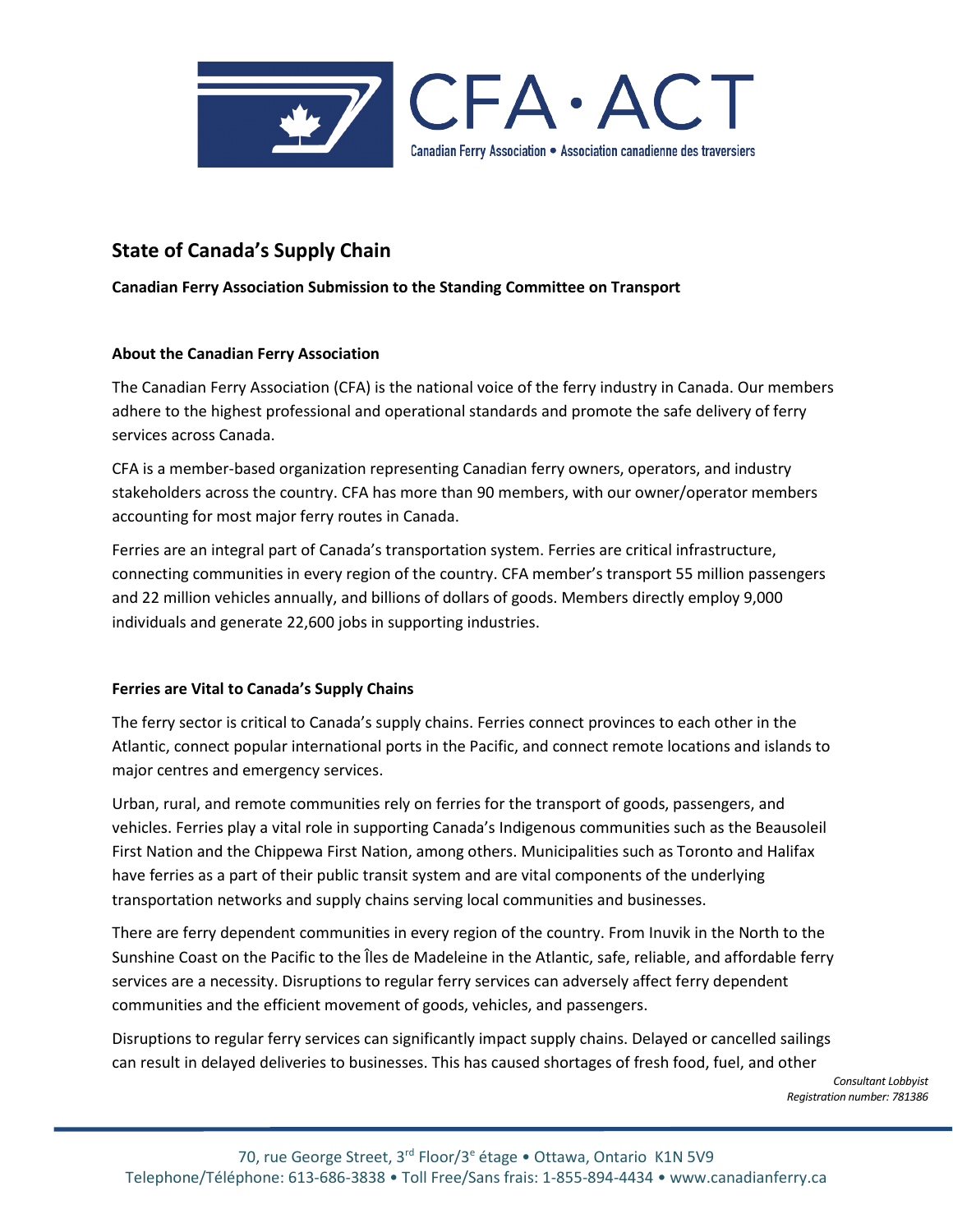goods in some ferry dependent communities.

Conversely, ferries transport goods, particularly agricultural products, out of communities for export. Disrupted ferry services can result in losses (i.e., the spoilage of fresh caught fish) or by creating significant delays in getting goods to market. This can also have a downstream impact on the broader supply chain, for example, by increasing truck traffic into ports that are unable to accommodate a large influx of traffic.

Importantly, the sector provides an essential lifeline for the movement of goods, vehicles, and passengers during times of crisis. The sector has proven to be vital for the resiliency of Canadian supply chains when disruptions to other modes of transportation occur. This has been true of climate change related natural disasters and extreme weather events, as well as the turmoil caused by COVID-19.

Despite the ferry sector being a critical link in Canada's supply chains, particularly for ferry dependent communities, the sector is often overlooked. We believe that investing in the ferry sector is critical to strengthening Canada's supply chain infrastructure in the face of crises like the COVID-19 pandemic or climate change.

## **Impact of Climate Change on Supply Chains Served by Ferries**

Climate change poses a major challenge for the ferry sector. Extreme weather events and other consequences of climate change have introduced an unprecedented level of uncertainty and risk to ferry operations and infrastructure. This in turn has disrupted supply chains that utilize ferry services in the following way:

- Erratic freeze thaw cycles and extreme weather events have made the start and end of ferry season more unpredictable resulting in planning and logistical uncertainty.
- The increasing frequency and severity of storms is causing more delays and cancelled trips hindering the efficient movement of goods, vehicles, and passengers and, in extreme cases, causing supply shortages.
- Extreme weather events, flooding, fluctuating water levels, and unusual ice flow patterns can severely reduce the ferry operating season creating the potential for ferry dependent communities to be cut off from regular supply chains for prolonged periods of time.
- Rapidly accelerating erosion can damage shore-based infrastructure including terminal and road infrastructure needed for the transport of goods to and from vessels.

Although the impact of climate change on today's operations and infrastructure has been substantial, with rising sea levels and more extreme weather events on the horizon the consequences of climate change on the future of the sector could be catastrophic.

Ensuring Canada's critical transportation infrastructure is more resilient to the impacts of climate change will require sustained strategic investment in adapting ferry operations, vessels, terminals, and other supporting shore infrastructure to withstand disruptions and damage associated with climate change. The sector requires a committed federal partner to adapt to climate change while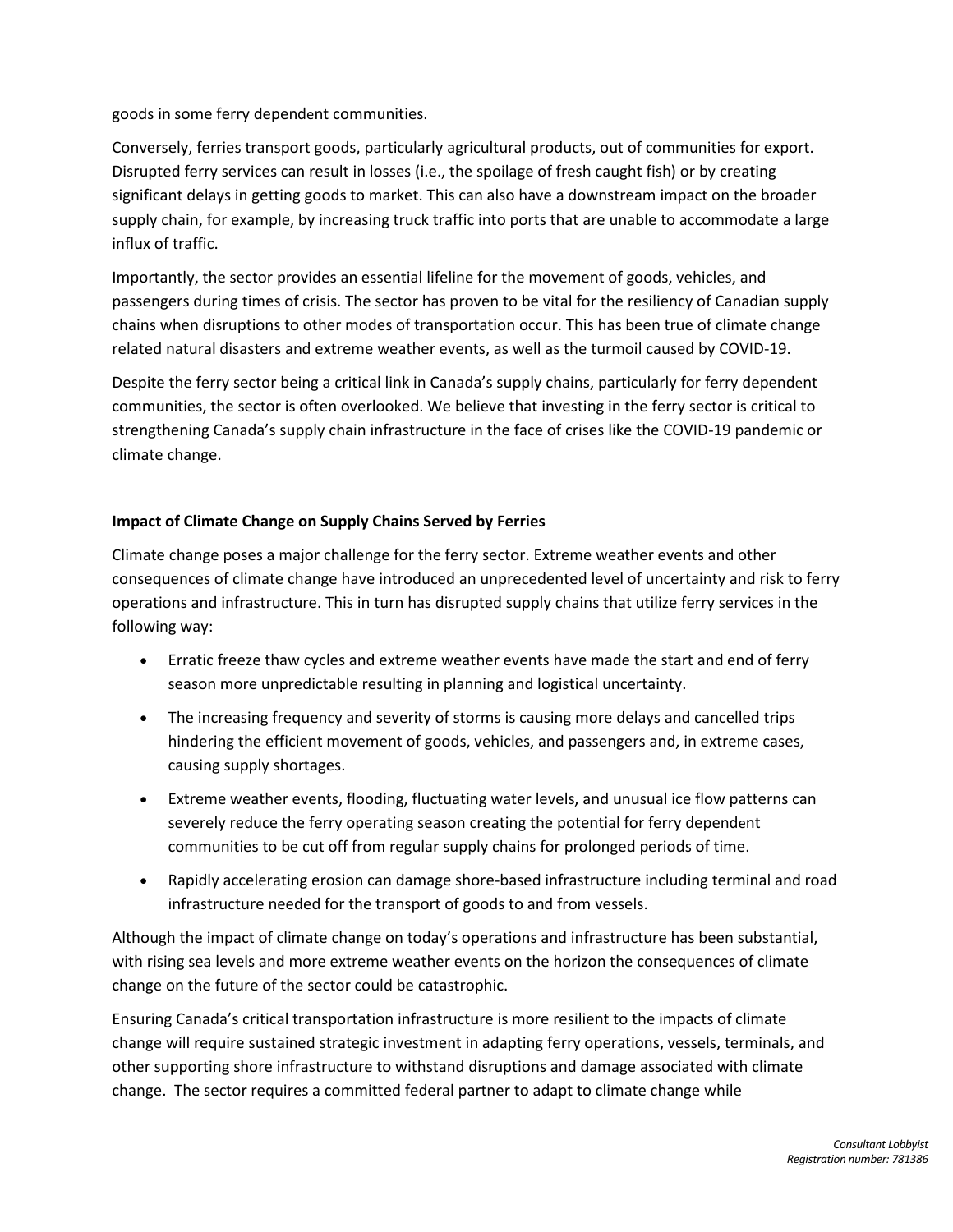simultaneously reducing GHG emissions.

**Recommendation**: the government to recognize that Canada's transportation system is diverse. All current and future infrastructure programs should ensure that projects that combine the transportation of goods and passengers are eligible for funding.

**Recommendation**: the government should consider dedicated support for the ferry sector to lower their GHG emissions and adapt their operations and infrastructure to be more climate resilient.

#### **Impact of COVID-19 on Supply Chains Served by Ferries**

The lack of qualified seafarers is an issue that impacts the entire marine sector, including passenger vessels. Chronic labour shortages are hampering the ferry sector's ability to provide critical transportation services to communities across the country. Specifically, the shortage is for licensed deck and engineering officers.

The COVID-19 pandemic has only intensified the chronic labour shortages that have plagued the ferry sector for some time. The issue is now acute due to an unprecedented number of retirements and some departures due to vaccine mandates.

#### Key facts:

- 200,000 Canadians work on ships, in ports and provide marine-related logistic services.
- 43 per cent of the marine transportation workforce is expected to retire in the next ten years.
- There were more than 1,200 job vacancies in 2020 onboard commercial vessels and ferries in 2020.
- Over the next ten years Transport Canada (TC) projects that 19,000 new seafarers will need to be hired.

Operators undertook extraordinary measures to ensure the safety of their passengers and crew during the COVID-19 pandemic. Like other sectors, the ferry sector has struggled throughout the pandemic to maintain the staff complement required by the regulator to continue operations. Due to necessary public health restrictions staff absences from sickness increased significantly. Unfortunately, this on occasion resulted in service disruptions and cancelled trips.

To cope with severe labour shortages operators implemented a myriad of stop gap measures such as enticing recent retirees to return to the job and offering overtime to the existing workforce. These are not sustainable solutions to chronic labour shortages. The sector needs a committed federal partner to address the underlying issues causing a shortage of qualified marine personnel.

In addition to exacerbating labour shortages, the COVID-19 pandemic caused a sharp decline in ridership and therefore revenues. Capacity limits cut in half the number of passengers permitted to board each vessel. With social distancing fewer people were commuting to work or traveling, and travel restrictions meant fewer tourists.

• In March 2020 BC Ferries saw an immediate 40 per cent reduction in passengers.